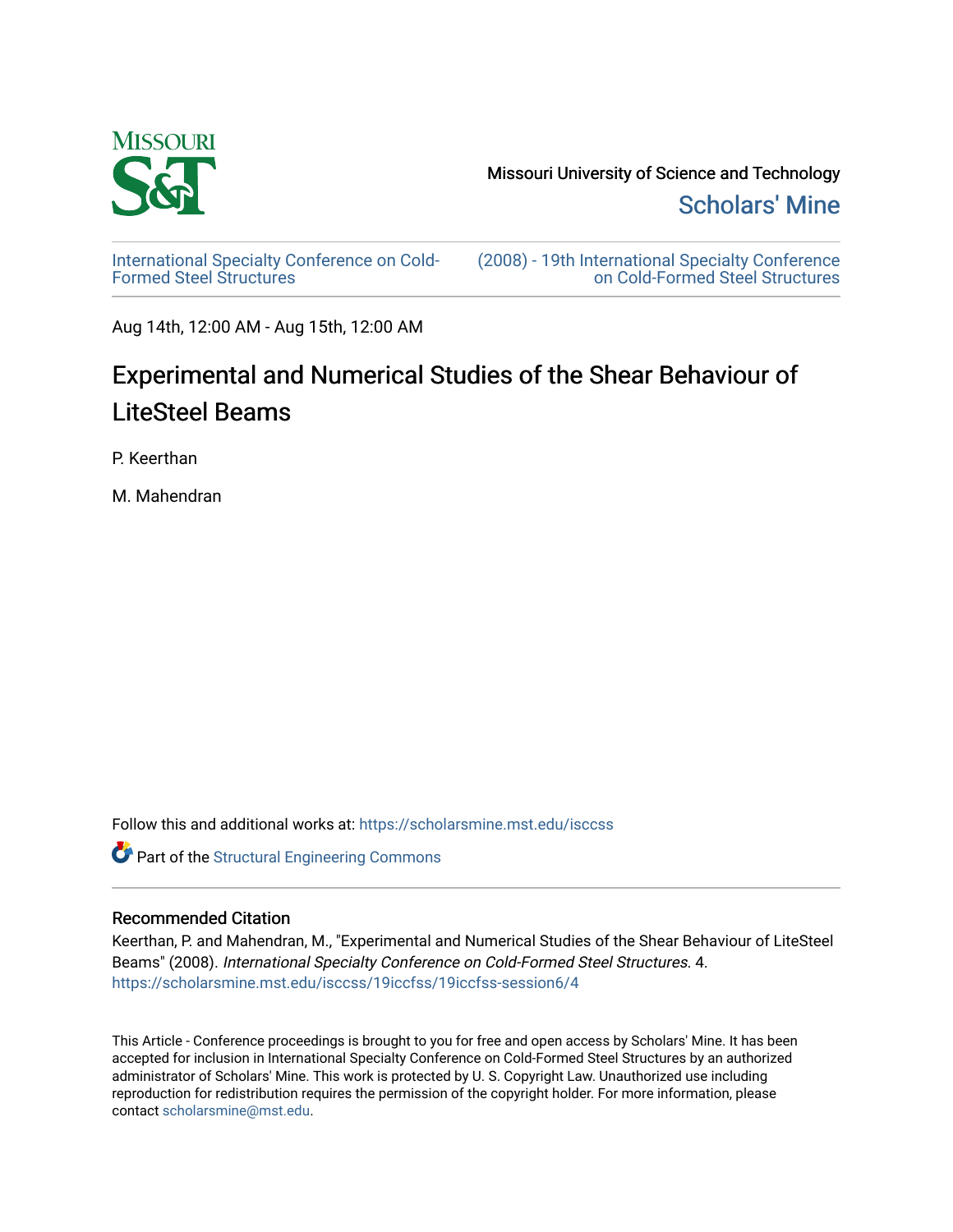Nineteenth International Specialty Conference on Cold-Formed Steel Structures St. Louis, Missouri, U.S.A, October 14 & 15 2008

# **Experimental and Numerical Studies of the Shear Behaviour of LiteSteel Beams**

P. Keerthan<sup>1</sup> and M. Mahendran<sup>2</sup>

## **Abstract**

This paper presents the details of experimental and numerical studies on the shear behaviour of a recently developed, cold-formed steel beam known as LiteSteel Beam (LSB). The LSB section is produced by a patented manufacturing process involving simultaneous cold-forming and electric resistance welding. It has a unique shape of a channel beam with two rectangular hollow flanges, made using a unique manufacturing process. To date, no research has been undertaken on the shear behaviour of LiteSteel beams with torsionally rigid, rectangular hollow flanges. In the present investigation, a series of numerical analyses based on three-dimensional finite element modelling and an experimental study were carried out to investigate the shear behaviour of 13 different LSB sections. It was found that the current design rules in cold-formed steel structures design codes are very conservative for the shear design of LiteSteel beams. Improvements to web shear buckling occurred due to the presence of rectangular hollow flanges while considerable postbuckling strength was also observed. Experimental and numerical analysis results are presented and compared with corresponding predictions from the current design codes in this paper.

*Keywords: Shear behaviour, LiteSteel Beams (LSB), Cold-formed steel structures, Slender web and hollow flanges.* 

# **1.0 Introduction**

In recent times cold-formed and thin-walled steel sections have been used extensively in residential, industrial and commercial buildings as primary load bearing members. The reasons for the popularity of cold-formed steel members include their wide range of applications, high strength to weight ratio, economy of transportation and handling, ease of fabrication and simple erection.

<sup>&</sup>lt;sup>1</sup>PhD researcher, <sup>2</sup>Professor, School of Urban Development, Faculty of Built Environment & Engineering, Queensland University of Technology, Australia.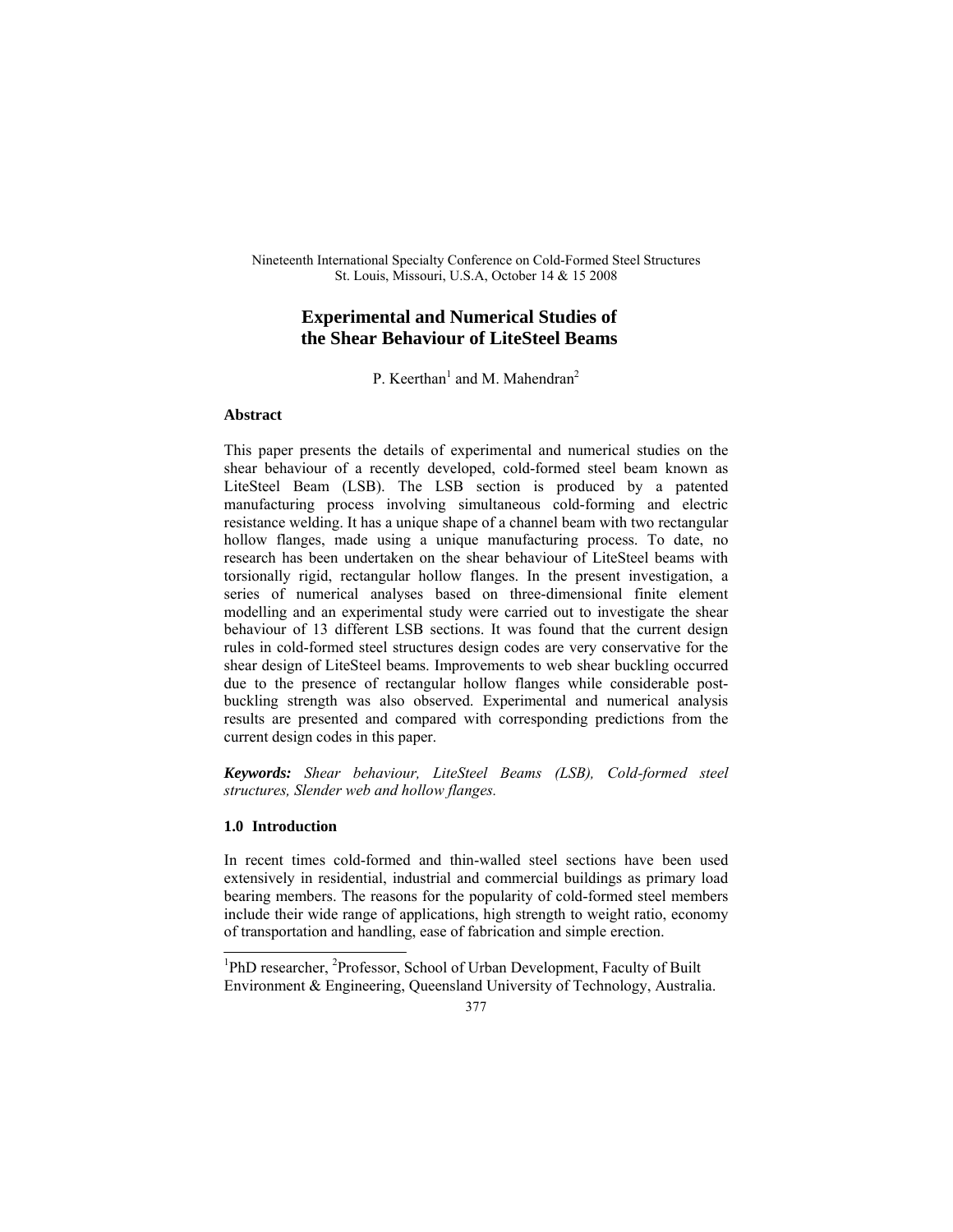By taking advantage of the new material and manufacturing technologies and structurally efficient rectangular hollow flanges, Australian Tube Mills (ATM) has recently developed a new hollow flange channel section, known as the LiteSteel Beam (LSB) shown in Figure 1. Table 1 shows the nominal dimensions of LSB sections. In the large scale production of LSB sections, ATM uses the new dual electric welding and automated continuous roll-forming technologies for which it has worldwide patents. The innovative LSB sections have the beneficial characteristics of torsionally rigid closed rectangular flanges combined with economical fabrication processes from a single strip of high strength steel. They combine the stability of hot-rolled steel sections with the high strength to weight ratio of conventional cold-formed steel sections.

Flexural and shear capacities of LSBs must be known for LSBs to be used as flexural members. Flexural behaviour of LSBs has been investigated recently by Mahaarachchi and Mahendran (2005) by using experimental and numerical studies, and hence the moment capacities of LSBs are available. However, the shear behaviour of LSBs has not yet been investigated. Past research (Porter et al. 1975, Lee et al. 1995) has been restricted to plate girders and the shear buckling coefficient of the new mono-symmetric LSB sections has not been investigated. This paper presents the details of experimental and numerical studies of the shear behaviour of LSBs and the results.

| Table 1: Nominal Dimensions of LSB |     |                           |     |    |
|------------------------------------|-----|---------------------------|-----|----|
| <b>LSB</b> Section                 | d   | $\mathbf{b}_{\mathbf{f}}$ | t   | de |
| 300x75x3.0                         | 300 | 75                        | 3   | 25 |
| 300x75x2.5                         | 300 | 75                        | 2.5 | 25 |
| 300x60x2.0                         | 300 | 60                        | 2   | 20 |
| 250x75x3.0                         | 250 | 75                        | 3   | 25 |
| 250x75x2.5                         | 250 | 75                        | 2.5 | 25 |
| 250x60x20                          | 250 | 60                        | 2   | 20 |
| 200x60x2.5                         | 200 | 60                        | 2.5 | 20 |
| 200x60x20                          | 200 | 60                        | 2   | 20 |
| 200x45x16                          | 200 | 45                        | 1.6 | 15 |
| 150x45x20                          | 150 | 45                        | 2   | 15 |
| 150x45x1.6                         | 150 | 45                        | 16  | 15 |
| 125x45x20                          | 125 | 45                        | 2   | 15 |
| 125x45x16                          | 125 | 45                        | 1.6 | 15 |



Figure 1: LiteSteel Beam

## **2.0 Experimental Study**

Shear behaviour of LSBs was investigated using a series of pure shear tests of simply supported LiteSteel beams subjected to a mid-span load (see Figure 2). In order to simulate a pure shear condition, relatively short test beams of span based on aspect ratio (shear span a/ clear web height  $d_1$ ) of 1 & 1.5 were selected. Two LSB sections were bolted back to back using three T-shaped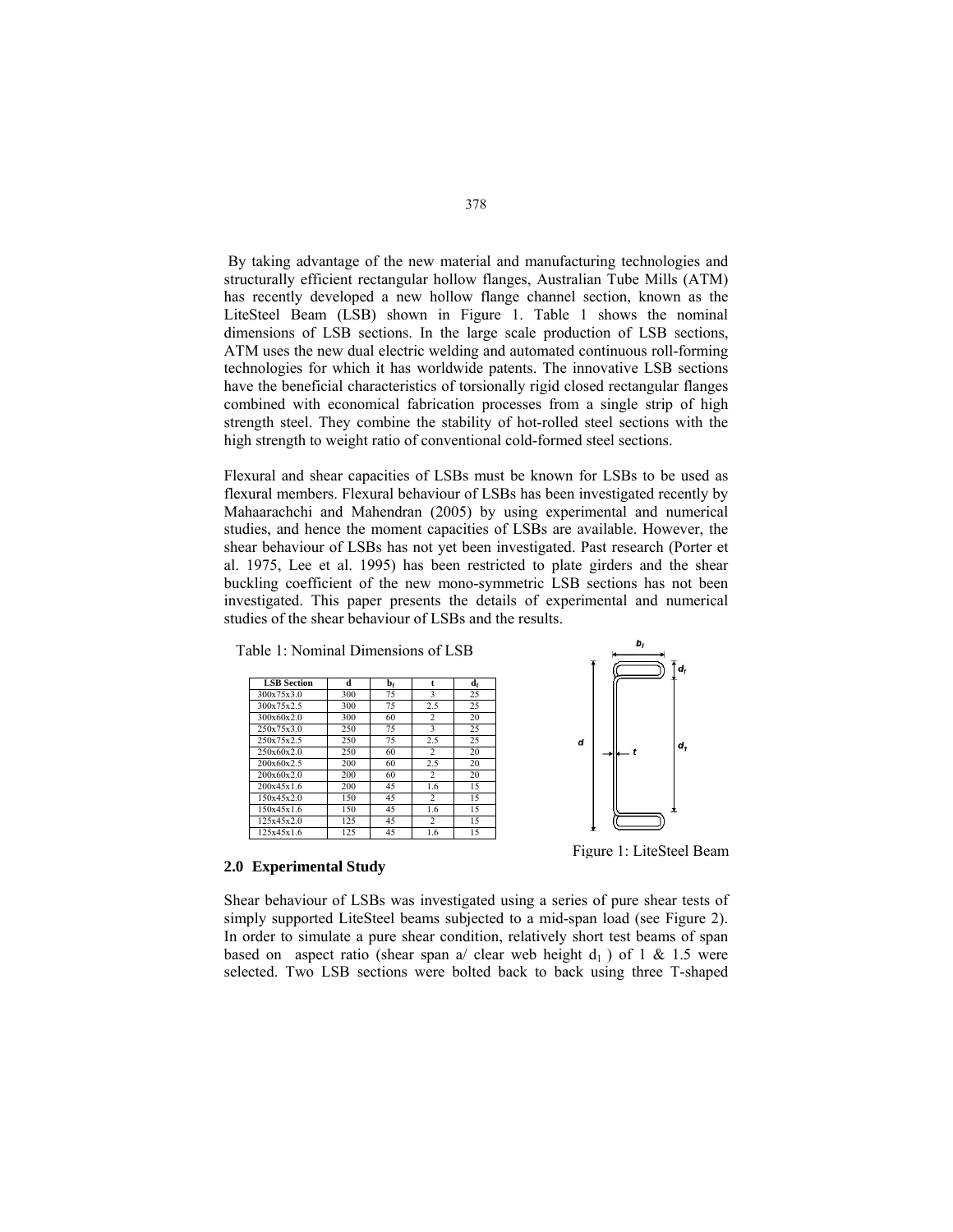stiffeners located at the end supports and the loading point in order to eliminate any torsional loading of test beams.



Figure 2: Experimental Set-up

.

The stiffeners were used to avoid eccentric loading and web crippling. A 20 mm gap (see Figure 2) was included between the sections to allow the test beams to behave independently while remaining together to resist torsional effects. Figure 2 shows the experimental set-up used in this research.



Figure 3: Effects of Web Side Plate (WSP)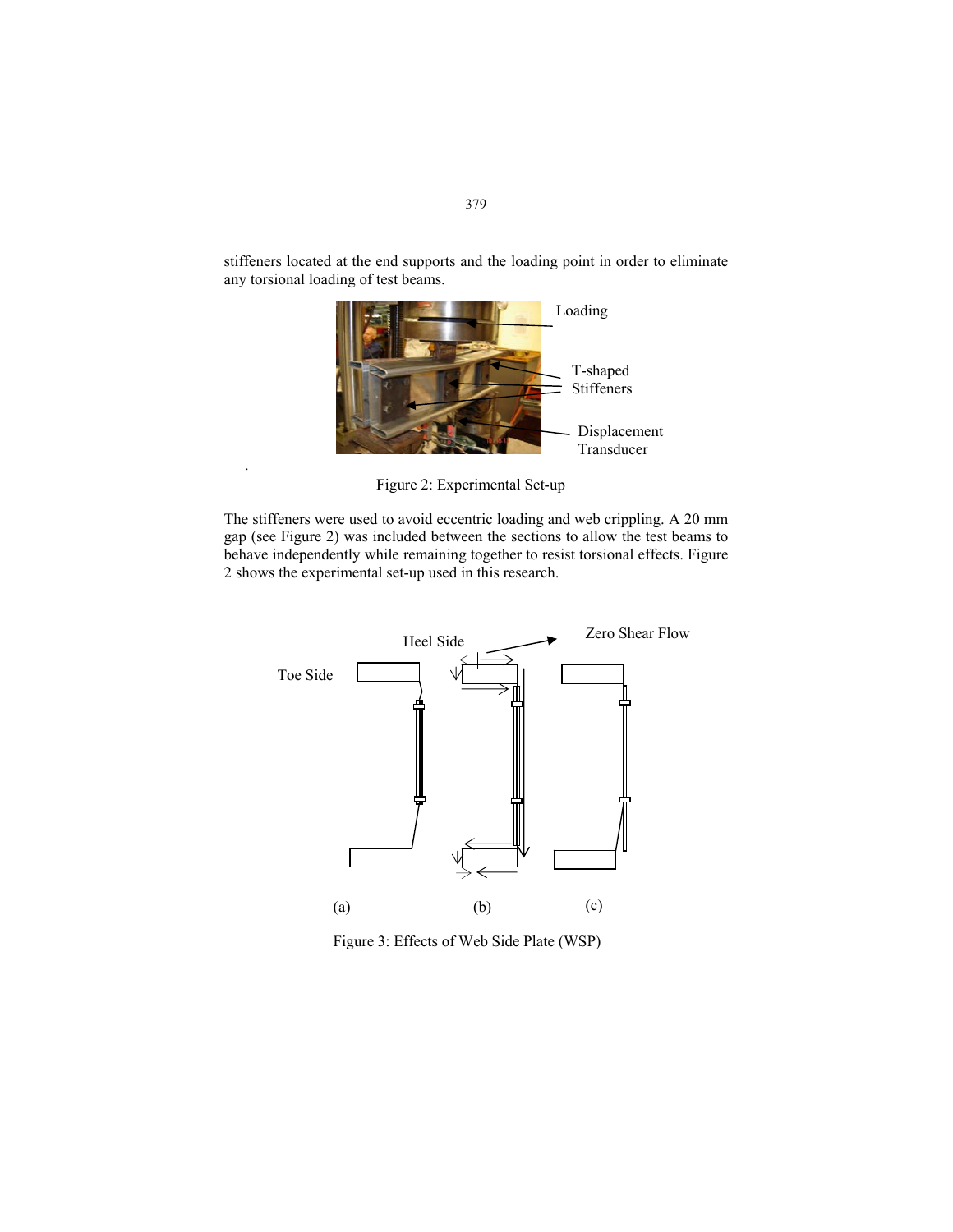| <b>Test</b><br>No | LSB.<br>Section | Aspect<br>Ratio | $s/d_1$<br><b>WSP</b> Details<br>$\frac{0}{0}$ |    | Ult. Load<br>(kN) | Failure Mode                              |
|-------------------|-----------------|-----------------|------------------------------------------------|----|-------------------|-------------------------------------------|
| 1                 | 125x45x2.0      | 1.55            | Both sides: 90x75                              | 95 | 56.94             | Shear Yielding                            |
| 2                 | 150x45x1.6      | 1.54            | Both sides: 90x75                              | 75 | 41.67             | <b>Inelastic Shear</b><br>Buckling        |
| 3                 | 150x45x1.6      | 1.00            | Both sides: 90x75                              | 75 | 43.50             | Shear Yielding                            |
| $\overline{4}$    | 150x45x2.0      | 1.00            | Both sides: 90x75                              | 75 | 61.22             | Shear Yielding                            |
| 5                 | 150x45x2.0      | 1.54            | Both sides: 90x75                              | 75 | 53.84             | Shear Yielding                            |
| 6                 | 200x45x1.6      | 1.50            | Both sides:140x75                              | 82 | 45.50             | <b>Elastic Shear</b><br>Buckling          |
| 7                 | 200x45x1.6      | 1.50            | Both sides: 156x75                             | 92 | 54.19             | <b>Elastic Shear</b><br>Buckling          |
| 8                 | 250x60x2.0      | 1.50            | One side: $206x75$                             | 98 | 61.12             | <b>Inelastic Shear</b><br>Buckling        |
| 9                 | 250x60x2.0      | 1.50            | Both sides:206x75                              | 98 | >75               | <b>Inelastic Shear</b><br><b>Buckling</b> |
| 10                | 200x60x2.0      | 1.50            | Both sides: 156x75                             | 98 | 73.98             | <b>Inelastic Shear</b><br>Buckling        |
| 11                | 300x60x2.0      | 1.50            | Both sides:246x75                              | 95 | >75               | <b>Elastic Shear</b><br>Buckling          |

Table 2: Experimental Results

Note: WSP sizes are given as height (s) x width;  $d_l$ = Depth of flat portion of web measured along the plane of the web.

Table 2 shows the details of the test specimens used and the results. In Tests 2 to 6, a tendency of the LSB flanges to displace laterally was observed (see Figures 3 (a) and 4). At the connection, the top flange of the LSB tended to displace laterally towards the heel side of the flange while the bottom flange would displace towards the opposite side (the toe side). This occurred when the full depth of web element of LSB was not supported by the web side plate (WSP), ie. the WSP height (s) was less than then web height  $(d<sub>l</sub>)$ . This led to reduced restraint to the lateral movement of flanges. When full lateral support was provided to the LSB top and bottom flanges at the connections by using WSPs with full web height as shown in Figures 3 (b) and 5, the LSB top and bottom flanges were effectively prevented from lateral displacement at the connections. The results from Tests 6 and 7 show that the shear capacity of LSB increases with increasing height of web side plate (WSP).

In Test 8, one WSP was used to investigate its effect on the shear capacity of LSB (see Figures 3(c) and 6) where LSB top flange was effectively prevented from lateral displacement at the connections by outside (Heel side) WSP while the bottom flange would displace towards the opposite side (Toe side). This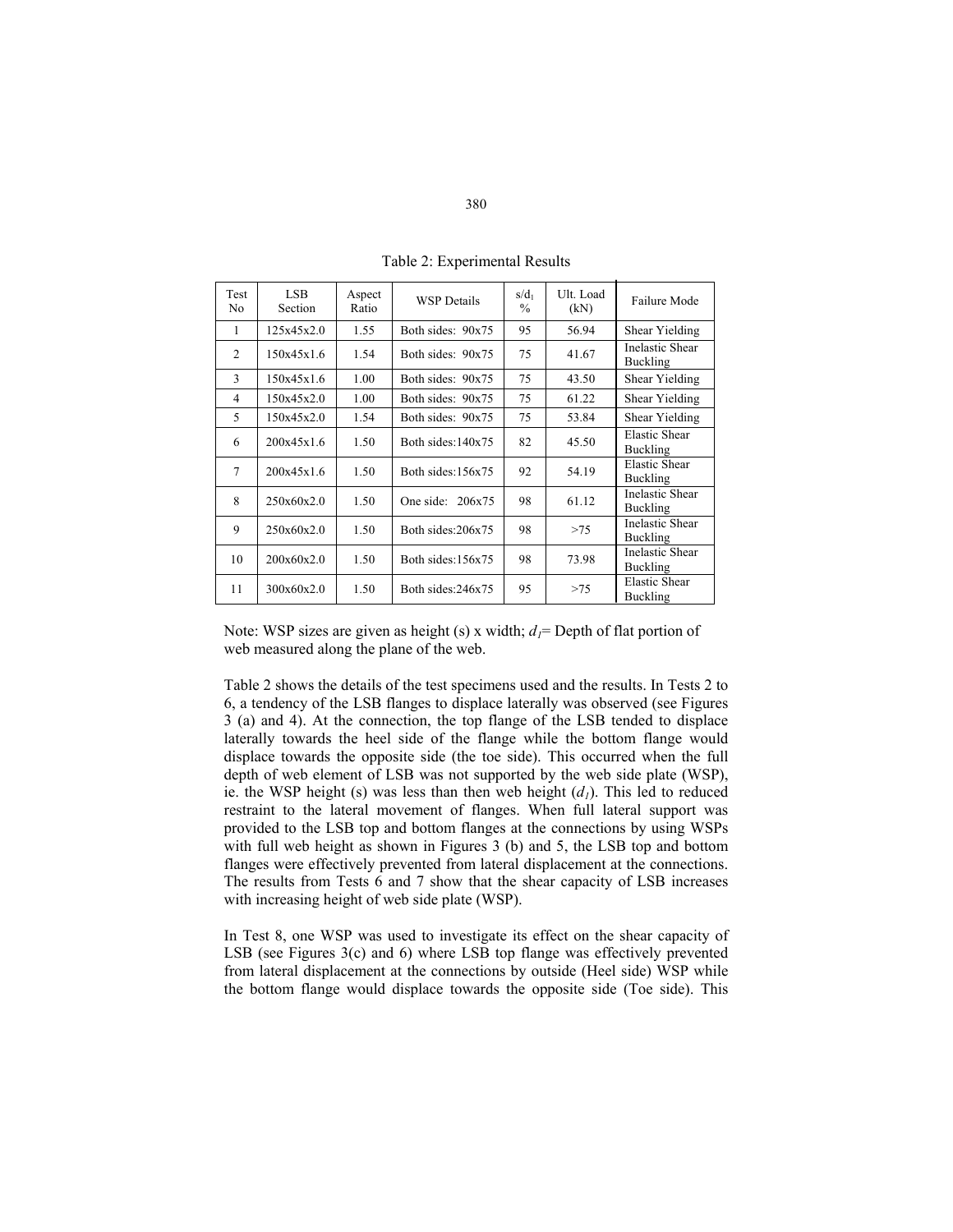occurred because the web element was not fully supported inside by the WSP (Toe side). When the results of Test 8 (WSP on one side only) and Test 9 (WSP on both sides) are compared, there is more than 19% capacity reduction due to the lateral movement of the bottom flange. To prevent the lateral movement of bottom flange, bolts should be located near the bottom flange. More shear tests are being undertaken at present using WSPs on both sides with a height equal to that of LSB web element  $(d<sub>l</sub>)$ .





Figure 4: Web with Two Partial WSP for 200x45x1.6 LSB

Figure 5: Web with Two Full WSP for 200x45x1.6 LSB



Figure 6: Web with by One Full WSP for 200x45x1.6 LSB

## **3. Shear Yielding Behaviour of Beam Web Panels**

# **3.1 General**

A stocky web (small depth to thickness ratio) is subjected to shear yielding. The section yields, but does not buckle, as the web is compact. The stocky web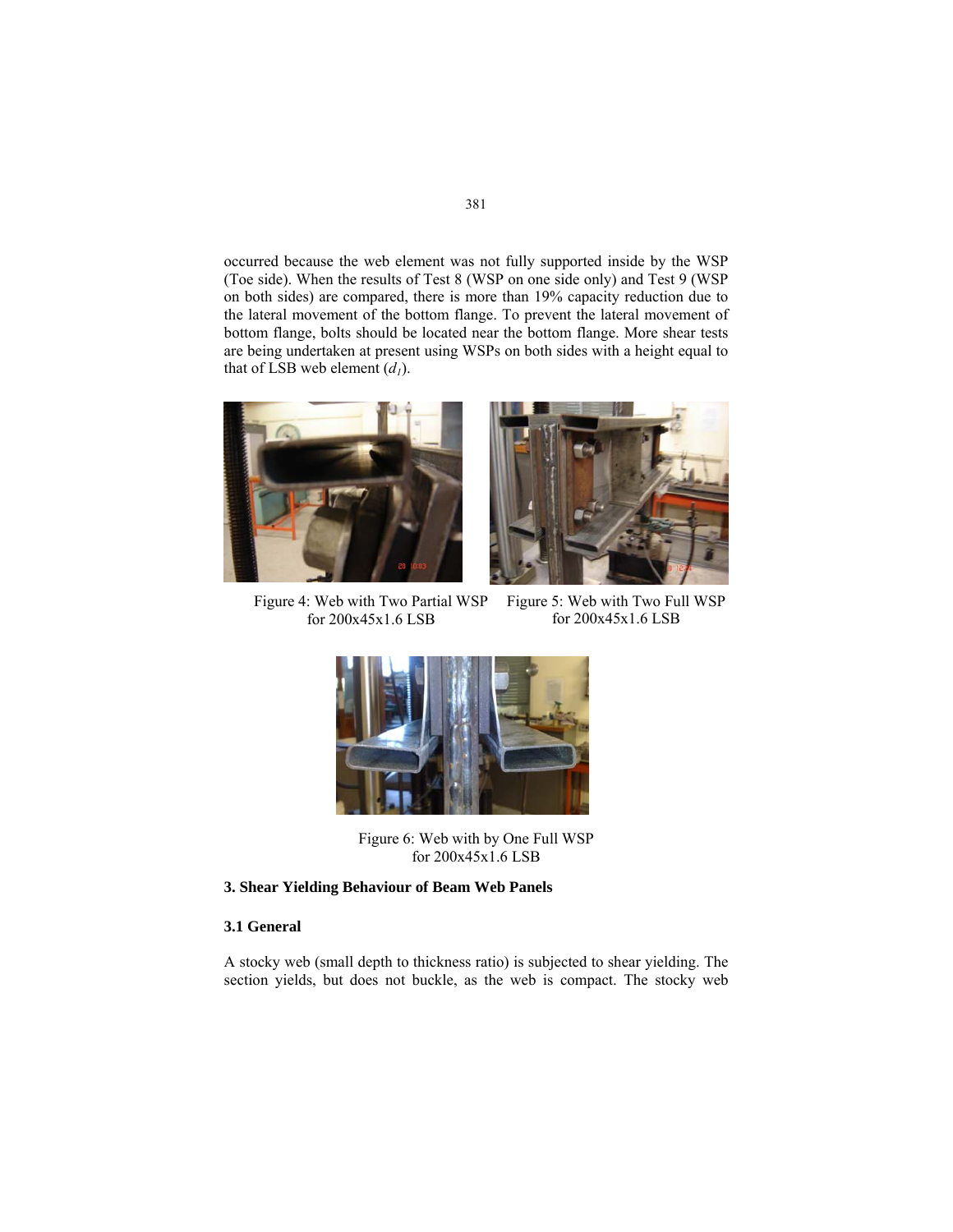section will yield in shear at an average stress of  $f_y / \sqrt{3}$  as given by the von Mises yield criterion (Hancock, 1998). The nominal shear yielding capacity of the section is therefore given by Equation 1**.** Figure 7 shows the shear yielding of LiteSteel beam. The accuracy of this equation in predicting the shear capacity of LSBs will be discussed in Section 5 by comparing with experimental results.

$$
V_{v} = 0.64 f_{y} d_{1} t_{w} \qquad \text{for} \quad \frac{d_{1}}{t_{w}} \le \sqrt{\frac{Ek_{v}}{f_{y}}}
$$
 (1)

where  $d_1$ = Depth of flat portion of web measured along the plane of the web,  $t_w$  = Thickness of the web  $f_v$ ,  $E$  =Yield stress used in design and Modulus of elasticity of steel;  $k_v$  = Shear buckling coefficient.



Figure 7: Shear Yielding Failure (125x45x2 LSB)

#### **4. Shear Buckling Behaviour of Beam Web Panels**

#### **4.1 General**

For a web element with a large depth to thickness ratio, its shear capacity is governed by elastic shear buckling. The elastic critical shear buckling stress can be computed by Equation 2 (Hancock, 2005). Equation 3 gives the shear capacity  $(V_v)$  of conventional cold-formed steel beams in the case of elastic shear buckling.

$$
\tau_{cr} = \frac{k_v \pi^2 E}{12(1 - v^2)} \left(\frac{t_w}{d_1}\right)^2
$$
\n(2)

where  $k_v$  = Shear buckling coefficient (5.34) and other symbols have been defined in Eq. (1).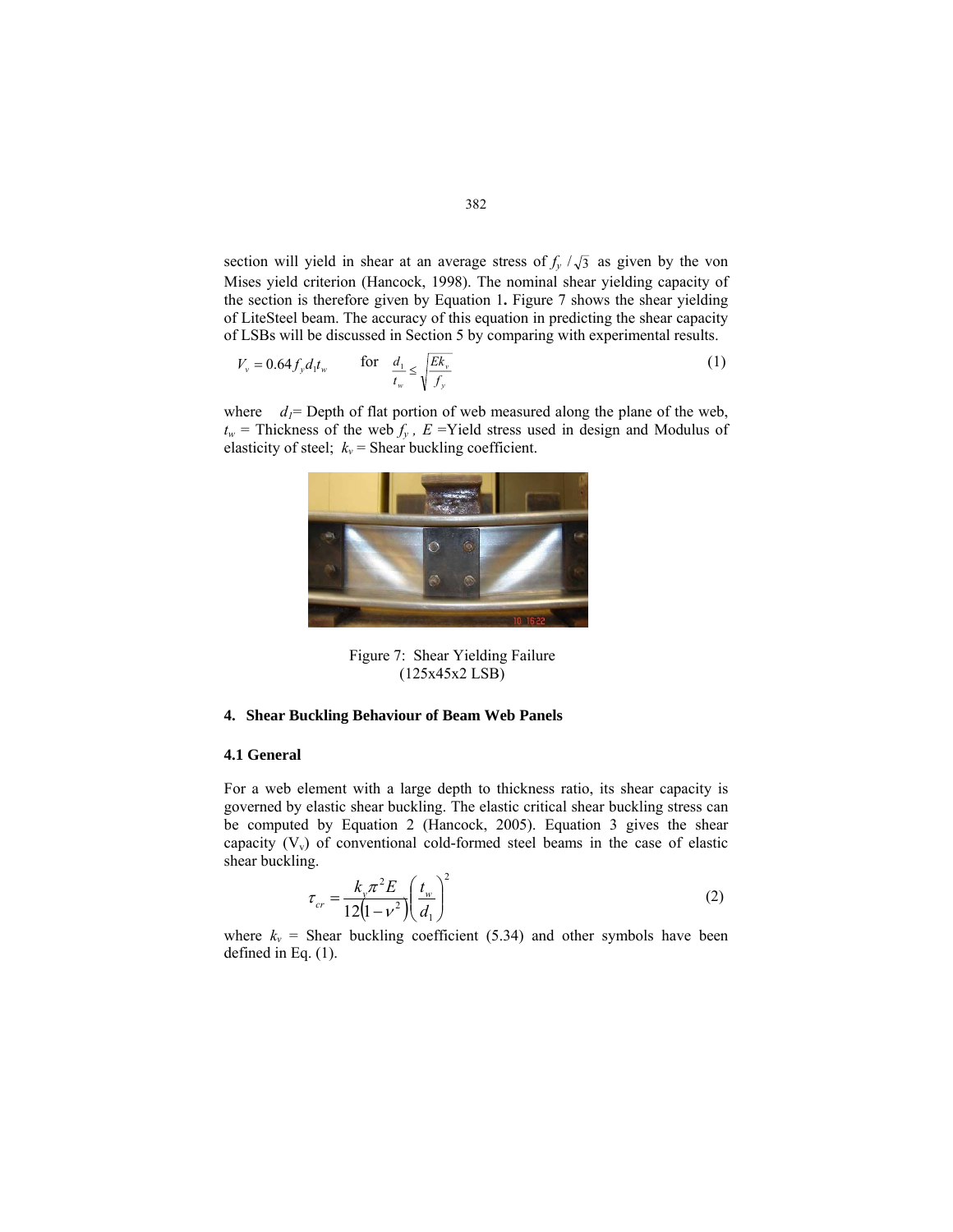$$
V_{v} = \frac{0.905 \ E k_{v} t_{w}^{3}}{d_{1}}
$$
 for  $1.415 \sqrt{\frac{E k_{v}}{f_{v}}} < \frac{d_{1}}{t_{w}}$  (3)

In the region where shear buckling and yielding interact, the failure stress is given by the geometric mean of the buckling stress and 0.8 times the yield stress in shear (Hancock, 1998). In the case of inelastic shear buckling the resulting equation for the nominal shear capacity  $(V_v)$  is given by Equation 4.

$$
V_{vw} = 0.64t_w^2 \sqrt{Ek_v f_y} \qquad \text{for} \qquad \sqrt{\frac{Ek_v}{f_y}} < \frac{d_1}{t_w} \le 1.415 \sqrt{\frac{Ek_v}{f_y}} \tag{4}
$$



Figure 8: Elastic Shear Buckling 200x45x1.6 LSB

Figure 9: Inelastic Shear Buckling 200x60x2 LSB

Figure 8 shows the elastic shear buckling of LSB while Figure 9 shows the inelastic shear buckling of LSB. The boundary condition at the juncture of the web and flange elements is somewhere between simple and fixed condition as recognized from early days. Such conservative assumption was made mainly due to the inability to evaluate it in a rational manner. For example, Basler (1961) and Porter et al. (1975) assumed that the web panel was simply supported at the juncture while Chern and Ostapenko (1969) obtained the ultimate strength by assuming that the juncture behaved like a fixed support.

The boundary condition at the flange-web juncture in practical designs is much closer to fixity for the plate girders (Lee et al. 1995). Therefore the assumption that the web panel is simply supported at the juncture sometimes leads to a considerable underestimation of the ultimate shear strength because of the underestimation of the elastic shear buckling strength of plate girders. Based on a numerical study, Lee et al. (1995) proposed simple equations to determine the shear buckling coefficients  $(k_v)$  of plate girder web panels. A similar approach was used in this investigation for LSBs.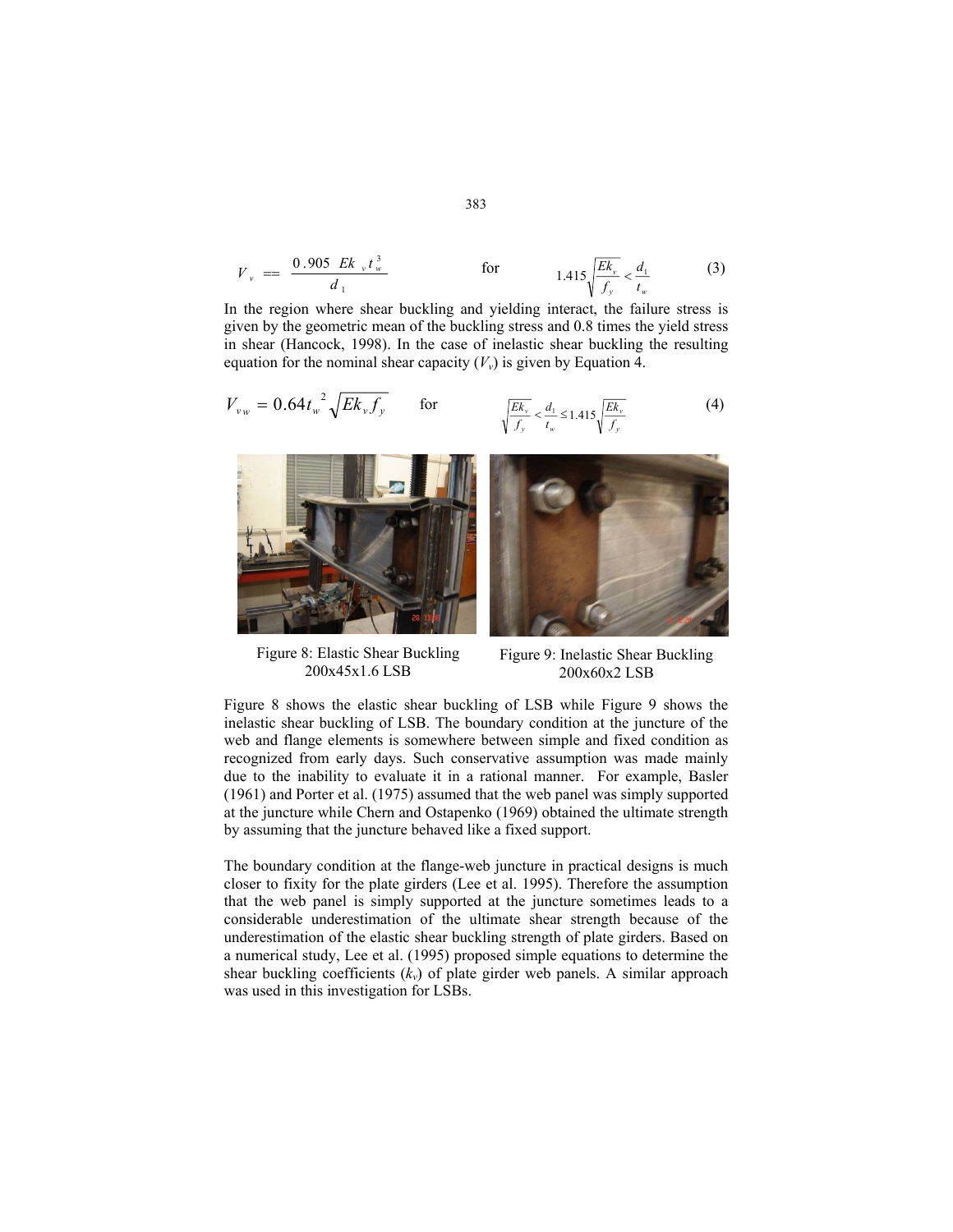#### **4.2 Elastic Buckling Analysis**

In order to obtain the shear-buckling coefficient of LSBs, finite element analyses were carried out using ABAQUS based on the ideal model of LSB with aspect ratios (shear span a/web height  $d_1$ ) of 1 (see Figure 10). The ideal models included the nominal web and flange yield stresses of 380 and 450 MPa, respectively. These yield stresses are the minimum specified values for the range of LSB sections. Finite element model was to provide "idealized" simply supported boundary conditions. Element widths of 5 mm x 5 mm were selected as the suitable mesh size through the entire cross-section for LSB sections. The shear flow pattern loading was applied to prevent the twisting effect. These shear flow pattern loadings are calculated by using the principal shear flow equation. The boundary conditions of finite element models are given in Table 3. Figure 11 shows the shear buckling mode of LiteSteel beam.



Figure 10: Ideal Finite Element Model (200x45x1.6 LSB)

Figure 11: Shear Buckling Mode (200x45x1.6 LSB)

Table 3: Boundary Conditions Used in the Finite Element Model

| $\mathbf{r}$ 1<br>Edges | v | w | びゃ | U, | ◡ |
|-------------------------|---|---|----|----|---|
| Left and Right          |   |   |    |    |   |
| Middle                  |   |   |    |    |   |

Note: u, v and w are translations and  $\theta_x$ ,  $\theta_y$  and  $\theta_z$  are rotations in the x, y and z directions, respectively. 0 denotes free and 1 denotes restraint.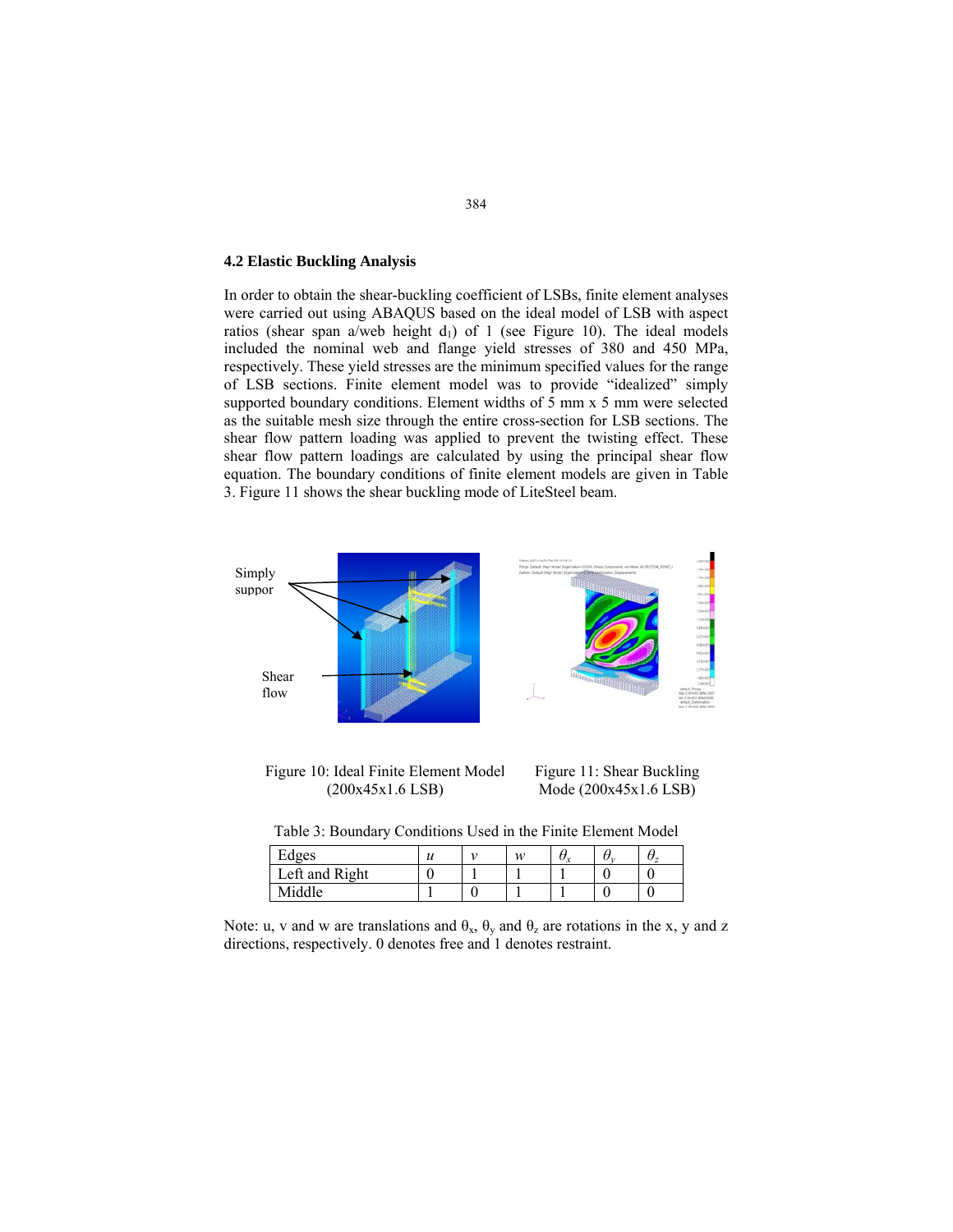

**(**a) 200x45x1.6 LSB Finite Element Model **(**b) 200x45x1.6 LSB Experimental Model

Figure 12: Shear Buckling Deformation of LSB

Figure 12 (a) shows the deformed cross sections of the buckled LiteSteel beam. Deformed cross-section of web panels resemble the buckling mode shape of Eulerian column fixed at both ends. This observation implies that the boundary condition at the flange-web juncture of LSBs is very close to a fixed support condition. This observation was confirmed by the shear tests as shown in Figure 12 (b).

Table 4 compares the shear buckling coefficients ( $k_{LSB}$ ) determined from the eigenvalue analysis and Equation 2 for the aspect ratio of 1. Shear buckling coefficients of plate with simple-simple and simple-fixed boundaries,  $k_{ss}$  and  $k_{sf}$ . were determined by using Equations 5 and 6, respectively. Table 4 indicates that  $k_{LSB}$  is very close to  $k_{sf}$ . Therefore the realistic support condition of LSB at the web-flange juncture is closer to a fixed condition.

$$
k_{ss} = 5.34 + \frac{4}{\left(\frac{a}{d_1}\right)^2} \qquad \text{for} \qquad \frac{a}{d_1} \ge 1 \tag{5}
$$

$$
\begin{pmatrix} d_1 \\ d_2 \end{pmatrix}
$$
  
\n
$$
k_{sf} = 8.98 + \frac{5.61}{\left(\frac{a}{d_1}\right)^2} - \frac{1.99}{\left(\frac{a}{d_1}\right)^3}
$$
 for  $\frac{a}{d_1} \ge 1$  (6)

where  $a =$  Shear span of web panel and other symbols have been defined in before.

385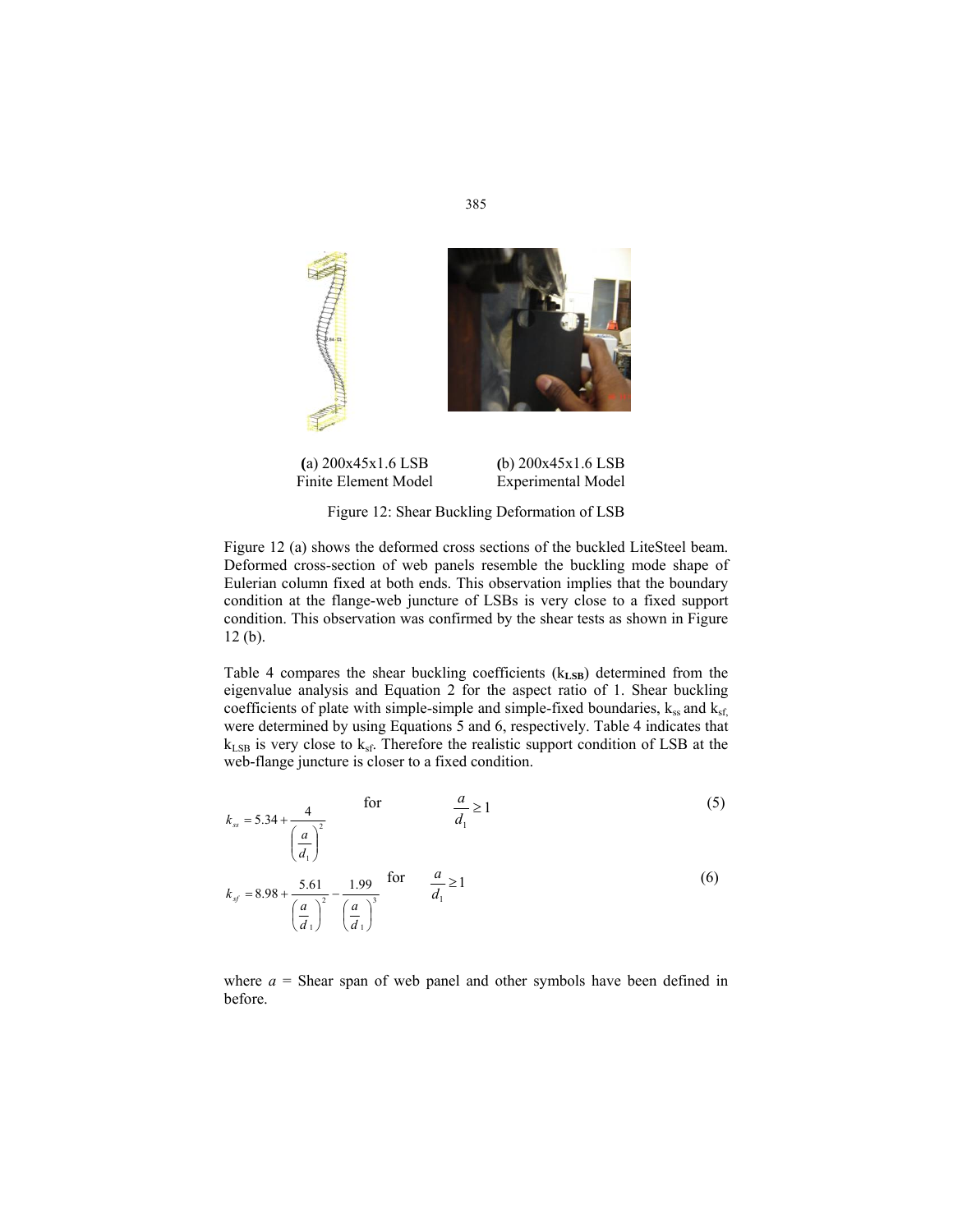| (Aspect Ratio = 1) |          |          |           |  |  |  |
|--------------------|----------|----------|-----------|--|--|--|
| <b>LSB</b> Section | $k_{ss}$ | $k_{sf}$ | $k_{LSB}$ |  |  |  |
| 125x45x1.6         | 9.34     | 12.6     | 12.58     |  |  |  |
| 125x45x2.0         | 9.34     | 12.6     | 12.59     |  |  |  |
| 150x45x1.6         | 9.34     | 12.6     | 12.57     |  |  |  |
| 150x45x2.0         | 9.34     | 12.6     | 12.58     |  |  |  |
| 200x45x1.6         | 9.34     | 12.6     | 12.19     |  |  |  |
| 200x60x2.0         | 9.34     | 12.6     | 12.57     |  |  |  |
| 200x60x2.5         | 9.34     | 12.6     | 12.58     |  |  |  |
| 250x60x2.0         | 9.34     | 12.6     | 12.45     |  |  |  |
| 250x75x2.5         | 9.34     | 12.6     | 12.58     |  |  |  |
| 250x75x3.0         | 9.34     | 12.6     | 12.59     |  |  |  |
| 300x60x2.0         | 9.34     | 12.6     | 12.41     |  |  |  |
| 300x75x2.5         | 9.34     | 12.6     | 12.43     |  |  |  |
| 300x75x3.0         | 9.34     | 12.6     | 12.45     |  |  |  |

Table 4: Comparison of Shear Buckling Coefficients of LiteSteel Beams  $(A \text{ exact } \text{Ratio} = 1)$ 

# **4.3 Shear Buckling Coefficient**

Based on the results from the finite element elastic buckling analyses the following simple equation (Equation 7) was found to determine the shear buckling coefficients of LiteSteel beams. Here the minimum shear buckling coefficient of LSB (12.19 from Table 4) was taken to propose the formula for aspect ratio  $\frac{a}{1} \ge 1$ 1  $\frac{a}{d_1} \ge$  $\frac{a}{2}$  . Since longer span LiteSteel beams are being used in practical

applications, the aspect ratio greater than or equal to one was considered. The values of  $k_{ss}$  and  $k_{sf}$  for a given aspect ratio were determined from Equations 5 and 6, respectively.

$$
k_{LSB} = k_{ss} + 0.87(k_{sf} - k_{ss}) \qquad \text{for} \qquad \frac{a}{d_1} \ge 1 \tag{7}
$$

 This equation is similar to that proposed by Lee at al. (1995) for the shear buckling coefficient of plate girders. Proposed shear buckling coefficient equation for LiteSteel beam (Equation 7) shows that the boundary condition at flange-web juncture of LSBs is equivalent to 87% fixed condition. It is noted that the boundary condition at flange-web juncture of LSBs is almost the same as that for plate girders as Lee et al. (1995) obtained 82% fixity.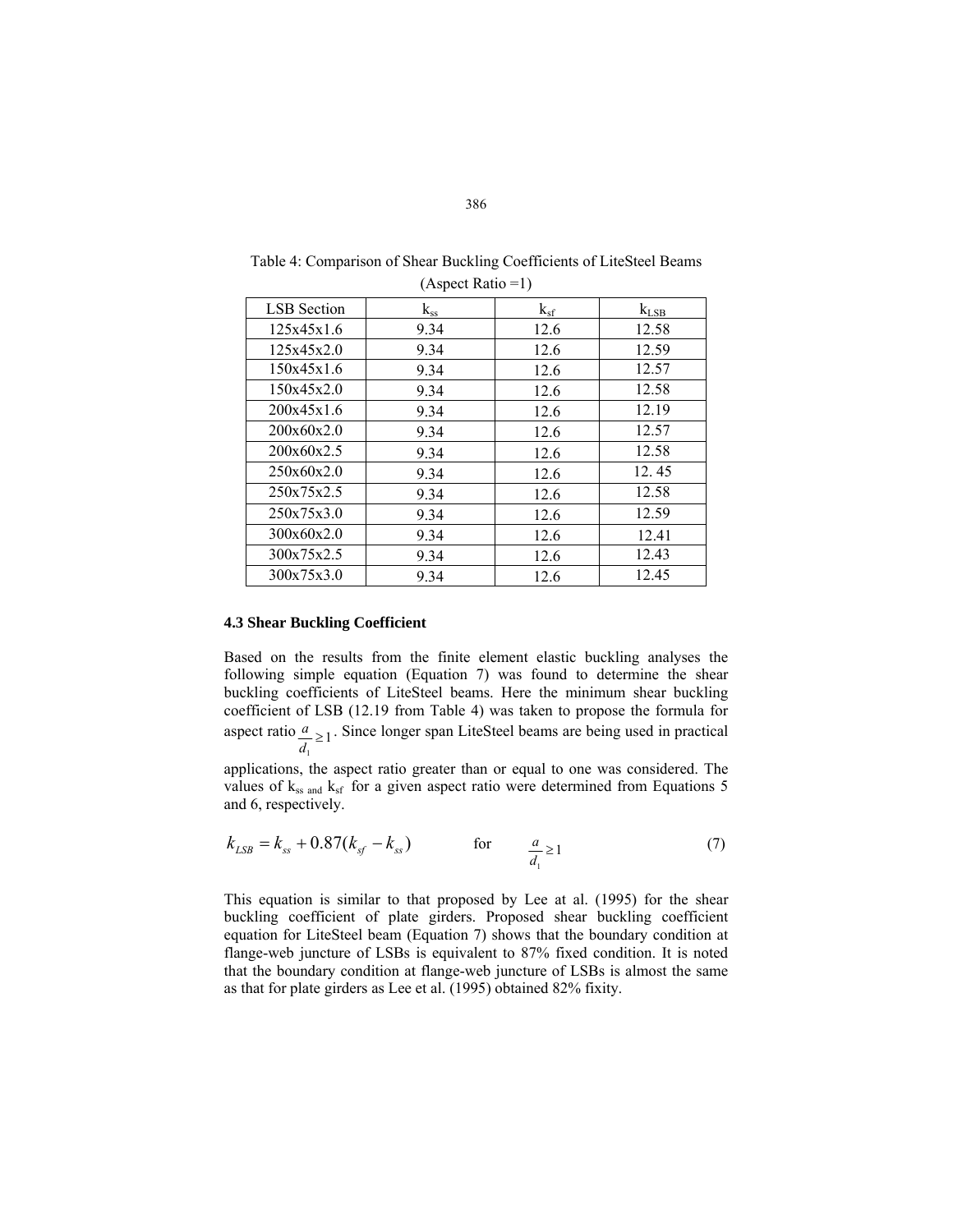# **4.4 New Proposed Formula for the Shear Strength of LiteSteel Beams**

New design shear strength formulae were proposed for LSBs based on the design equations given in AS/NZS 4600. The increased shear buckling coefficient for LSB as given by Equation 7 is included here to allow for the additional fixity in the web-flange juncture. However, post-buckling strength was not included. Equations 8 to 10 present the relevant design equations.

$$
\tau = 0.64 f_{y} \qquad \text{for} \qquad \frac{d_{1}}{t_{w}} \le \sqrt{\frac{Ek_{LSB}}{f_{y}}} \quad \text{(Shear yielding)} \tag{8}
$$

$$
\tau = \frac{0.64\sqrt{(Ek_{LSB}f_y)}}{\left[\frac{d_1}{t_w}\right]}
$$
 for  $\sqrt{\frac{Ek_{LSB}}{f_y}} < \frac{d_1}{t_w} < 1.415\sqrt{\frac{Ek_{LSB}}{f_y}}$  (Inelastic shear buckling) (9)  
0.905 *Ek*

$$
\tau = \frac{0.905 E k_{LSB}}{\left(\frac{d_1}{t_w}\right)^2} \qquad \text{for} \quad \frac{d_1}{t_w} \ge 1.415 \sqrt{\frac{E k_{LSB}}{f_y}} \qquad \text{(Elastic shear buckling)} \tag{10}
$$



Figure 13: Shear Strength of LSB for Infinity Aspect Ratio versus Web Height to Thickness Ratio.

Longer span LiteSteel beams without transverse stiffeners are commonly used in practical applications. In order to simulate this practical application, an aspect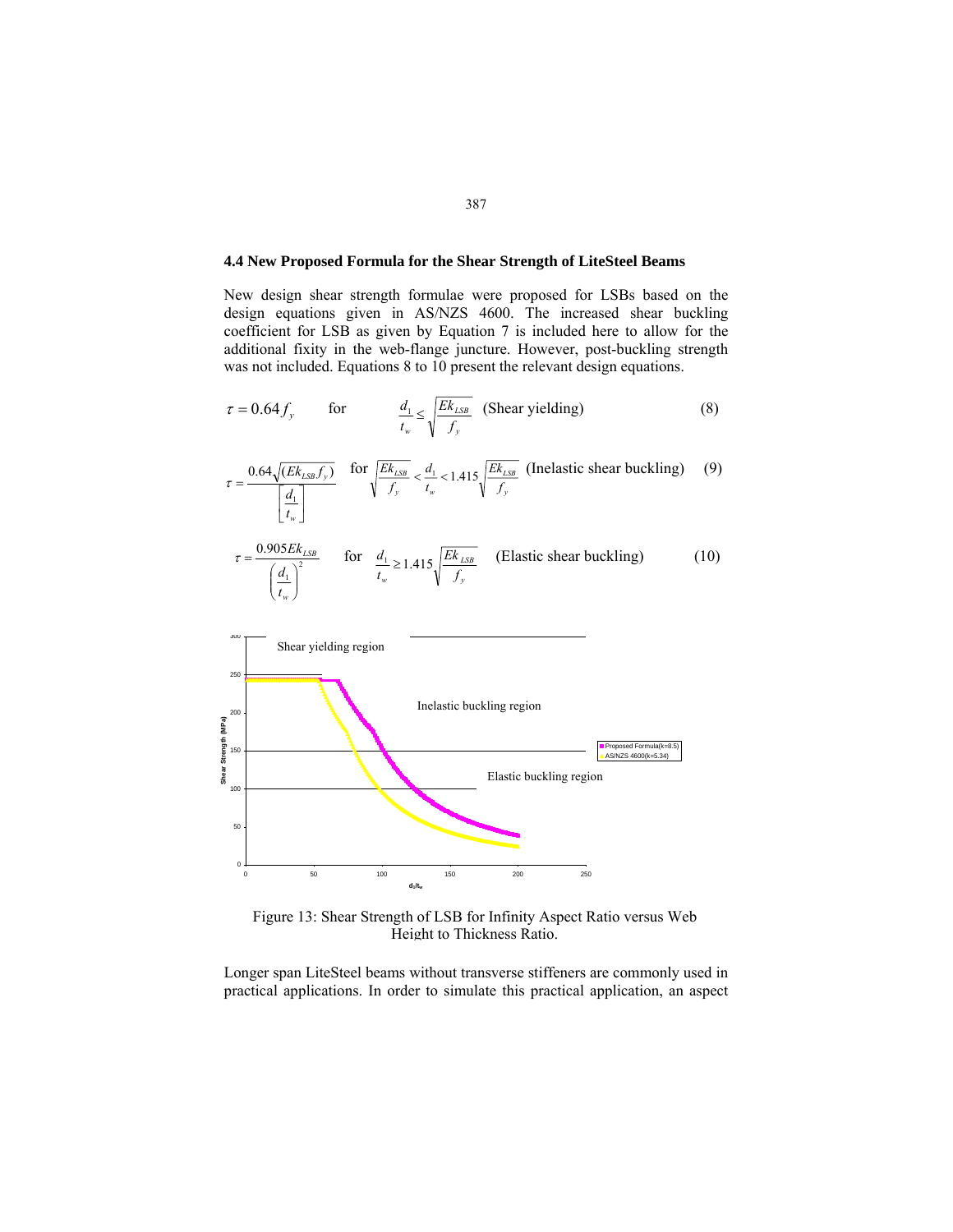ratio of infinity was considered. Figure 13 shows the new design curves based on the proposed equations (8 to 10) for the aspect ratio of infinity in comparison to the original AS/NZS 4600 design equations. It shows that the shear capacities predicted by the current design rules in AS/NZS 4600 are conservative because AS/NZS 4600 (SA, 2005) assumes that the web panel is simply supported at the juncture between the flange and web elements (uses a  $k<sub>v</sub>$  of 5.34). However in this study it was found that the realistic support condition at the web-flange juncture of LSB is closer to a fixed support condition that gives a  $k_v$  of 8.5. Therefore the assumption considered by Clause 3.3.4 of AS/NZS 4600 may result in an overly conservative shear design for LSBs.

# **5.0 Comparison of Proposed Design Formulae and Experimental Capacities**

Preposed shear design formulae are valid when the WSPs are used to the full height of the web element at the supports (no lateral movements of top and bottom flanges). In Tests 1, 7, 9, 10 and 11, the WSP height was more than 90% of LSB web element height (see Table 2). Therefore these experimental results can be compared with the proposed design formulae. New shear strength formulae predictions are compared with experimental strengths in Table 5. Figure 14 shows the new design curves based on the proposed equations (8 to 10) for the aspect ratio of 1.5, and compares them with the experimental capacities and AS/NZS 4600 design equations. It shows that the shear capacities predicted by the current design rules in AS/NZS 4600 are very conservative while the proposed design formulae are also conservative as the potential postbuckling strength has not been included.

| LSB.<br>Aspect<br>Section<br>Ratio |                         | Ultimate Shear Strength (MPa) |                |              |                                    |
|------------------------------------|-------------------------|-------------------------------|----------------|--------------|------------------------------------|
|                                    | Experimental<br>Results | Proposed<br>Formula           | AS/NZS<br>4600 | Failure Mode |                                    |
| 125x45x2.0                         | 1.55                    | 56.94                         | 49.64          | 49.64        | Shear yielding                     |
| 200x45x1.6                         | 1.50                    | 54.19                         | 46.00          | 31.47        | Elastic Shear<br><b>Buckling</b>   |
| 200x60x2.0                         | 1.50                    | 73.98                         | 72.50          | 59.97        | <b>Inelastic Shear</b><br>Buckling |
| 250x60x2.0                         | 1.50                    | >75                           | 72.50          | 59.97        | <b>Inelastic Shear</b><br>Buckling |
| 300x60x2.0                         | 1.50                    | >75                           | 57.86          | 39.6         | <b>Elastic Shear</b><br>Buckling   |

Table 5: Comparison of Ultimate Shear Strengths from Experiments and Proposed and Current Design Formulae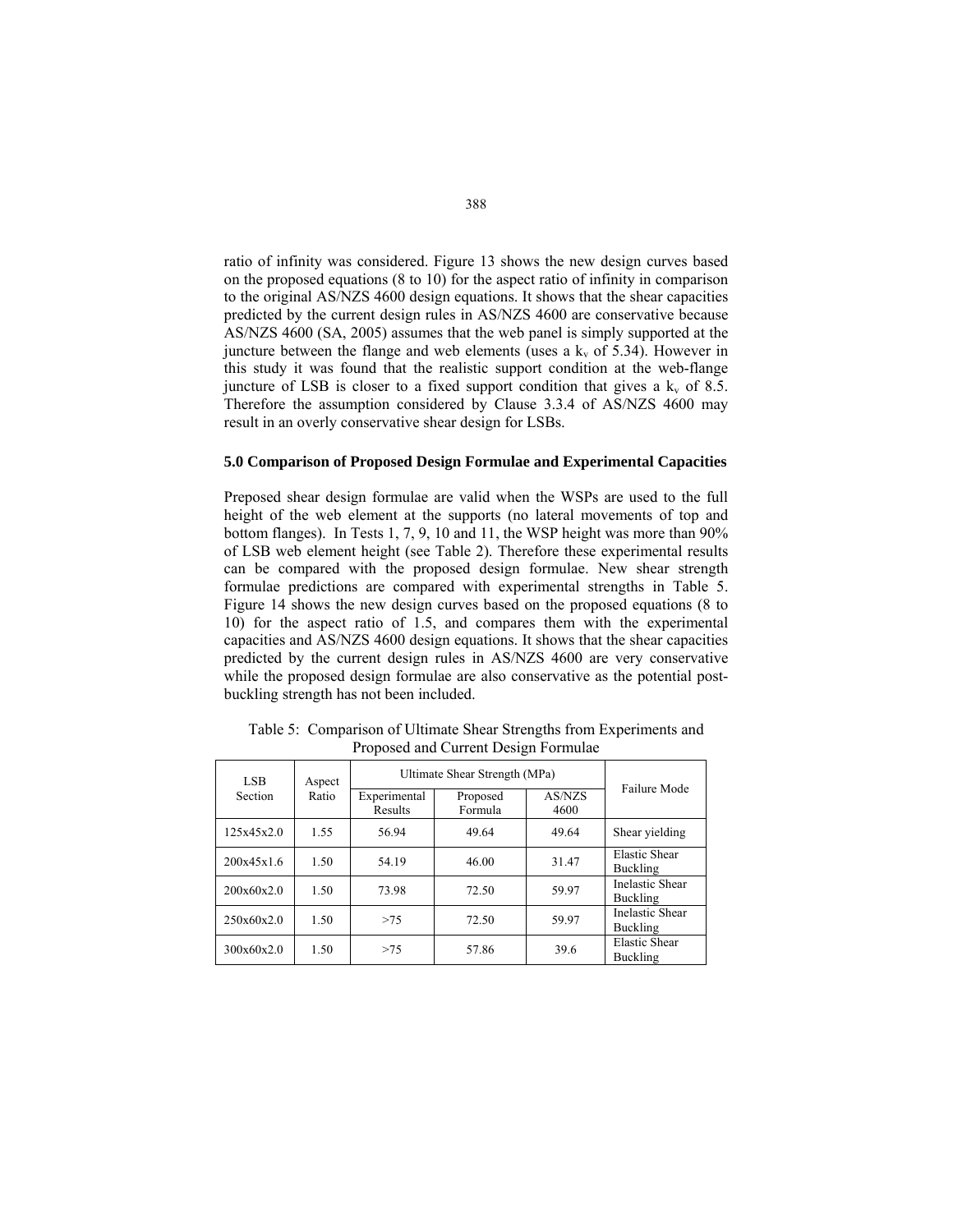

389

Figure 14: Shear Strength of LSB versus Web Height to Thickness Ratio  $(d_1/t_w)$ . Aspect Ratio =1.5

Plates with a large width to thickness ratio when subjected to direct compression or shear undergo elastic buckling at a critical stress value. Analytical studies show that thin plates do not collapse when buckling stress is reached, but has considerable post-buckling strength. This has been experimentally verified for plates under axial compression and appropriate strength formulae have also been developed and included in various codes. However, this is not the case for shear loading. Presumably because of lack of experimental evidence on shear capacity of plates without stiffeners, design codes do not include the post-buckling strength in shear, and the design shear stress in webs is therefore limited by the elastic buckling capacity (Suter and Humar, 1986). This research has shown that significant reserve strength beyond elastic buckling is present and that postbuckling shear strength in LSB can be included in their design (Fig.14). Further research is currently under way using both experimental and numerical studies.

# **6. Conclusion**

This paper has presented the details of an investigation into the shear behaviour of an innovative cold-formed hollow flange channel section known as LiteSteel beams. Experimental studies were performed to investigate the shear behaviour of LSBs while advanced finite element analyses were used to investigate their elastic shear buckling behaviour.